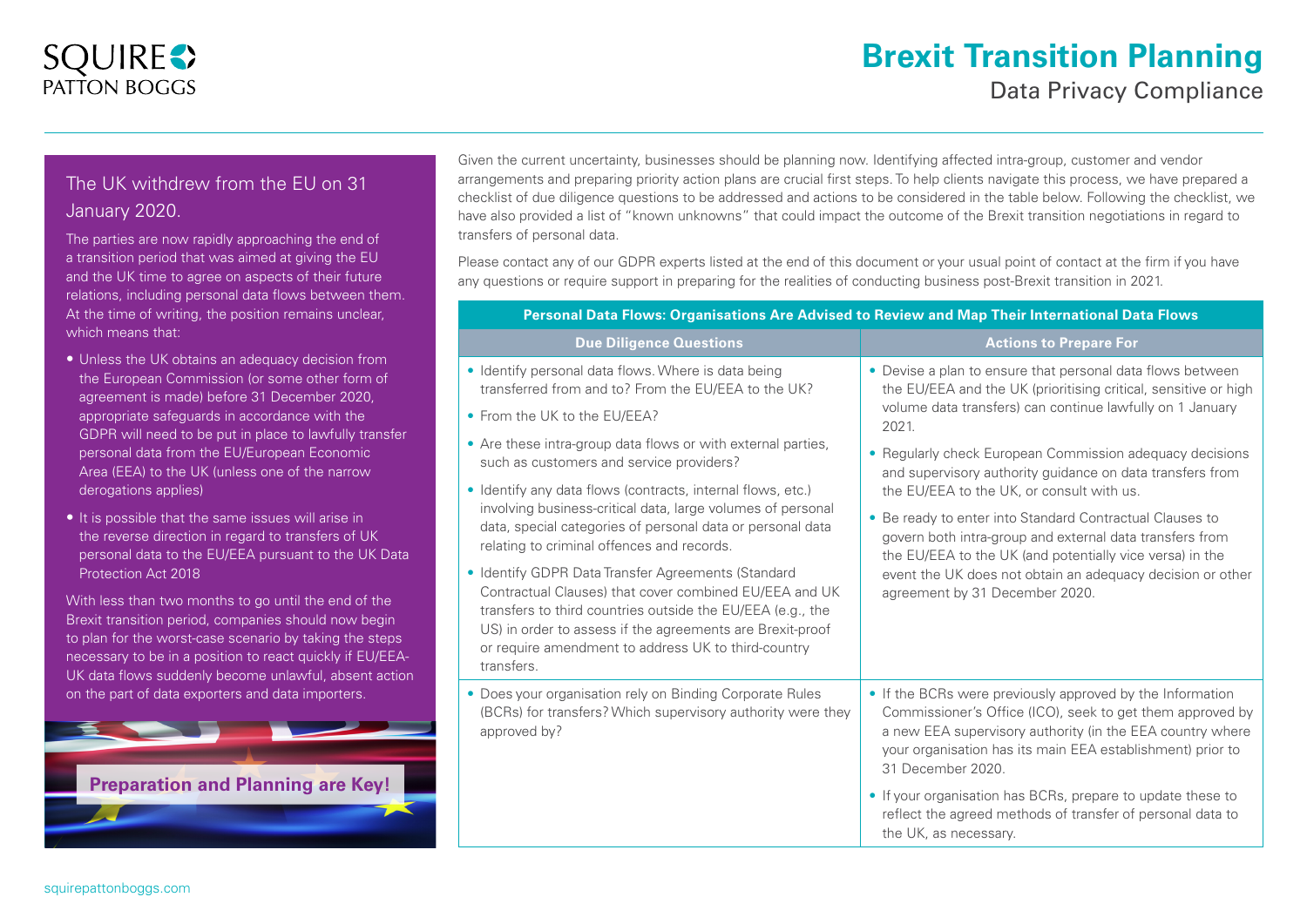| Consider Your Lead Authority Due to the Potential Change in the ICO's Role as a Supervisory Authority                                                                                                                                            |                                                                                                                                                                                                                                                                                                                            |  |
|--------------------------------------------------------------------------------------------------------------------------------------------------------------------------------------------------------------------------------------------------|----------------------------------------------------------------------------------------------------------------------------------------------------------------------------------------------------------------------------------------------------------------------------------------------------------------------------|--|
| <b>Due Diligence Questions</b>                                                                                                                                                                                                                   | <b>Actions to Prepare For</b>                                                                                                                                                                                                                                                                                              |  |
| • If you are a multinational organisation with cross-border<br>processing in the EU/EEA and the UK, is the ICO your lead<br>authority at present?                                                                                                | • If your lead authority is the ICO, consider if any other<br>locations in the EU/EEA could fall under the definition of<br>"main establishment" for a potential change of the lead<br>authority and send the necessary forms to the new lead<br>authority before 31 December 2020.                                        |  |
| • Where do you have other offices in the EEA? If so, can one<br>of them be considered a place of central administration or<br>can it be turned into a place of central administration?                                                           |                                                                                                                                                                                                                                                                                                                            |  |
| • Have you checked if there are local forms or procedures to<br>follow for notification of a new lead supervisory authority?                                                                                                                     |                                                                                                                                                                                                                                                                                                                            |  |
| Consider Appointing a Representative in the EU/EEA (Article 27 GDPR), if You Do Not Have Presence in the EU/EEA                                                                                                                                  |                                                                                                                                                                                                                                                                                                                            |  |
| <b>Due Diligence Questions</b>                                                                                                                                                                                                                   | <b>Actions to Prepare For</b>                                                                                                                                                                                                                                                                                              |  |
| • Does your organisation offer goods or services to individuals<br>in the EU/EEA or monitor their behaviour in the EU/EEA, but<br>has no establishment in the EU/EEA?                                                                            | • If you intend to continue to offer goods or services to<br>individuals in the EU/EEA or monitor their behaviour in the<br>EU/EEA post 31 December 2020 but have no presence in<br>the EEA, then unless you fall within the narrow exemption,<br>your organisation may need to appoint a representative in<br>the EU/EEA. |  |
| • Might an exemption for an appointment of an EU/EEA<br>representative apply to you? Check by answering the<br>following question: Is your processing of individuals' data                                                                       |                                                                                                                                                                                                                                                                                                                            |  |
| (a) occasional, does not include processing of special<br>categories of data on a large scale or processing of personal<br>data relating to criminal records, and (b) unlikely to result in<br>a risk to the rights and freedoms of individuals? | • Consider options available for appointing an EU/EEA<br>representative for compliance with the requirements of the<br>GDPR.                                                                                                                                                                                               |  |



oosition on the data protection rules for data  $\frac{1}{100}$  and the EU/EEA become e following tasks may be addressed:

- privacy notices and records of processing t the fact that the UK is a third country, if the case. Explain the safeguards that have t in place for such transfers and identify any ntative appointed.
- data protection sections of contracts between ip companies and with external third parties g the agreed adequacy safeguards and updating EU/EEA references to reflect the fact that s no longer part of the EU/EEA. If necessary, security measures to adopt for transfers to the UK in line with the Schrems II<sup>1</sup> ruling (e.g. on, any supplementary measures required EA supervisory authorities), if the agreed iate safeguards are the Standard Contractual
- Data Protection Impact Assessments to ne appropriate safeguards that are put in transfers to the UK.



1 On 16 July 2020, the "Schrems II" judgment of the Court of Justice of the EU (CJEU) invalidated the EU-US Privacy Shield regime and reiterated the importance of making a prior assessment of the ability of the data recipi Contractual Clauses (SCCs). Post-Schrems II, organisations must carry out a prior regulatory risk assessment in relation to SCCs and BCRs to evaluate whether EU data subjects' rights will be protected and subject to due pr January 2021, this judgment will likely apply to transfers of personal data from the EU/EEA to the UK in the absence of an adequacy finding or an extended transition period.